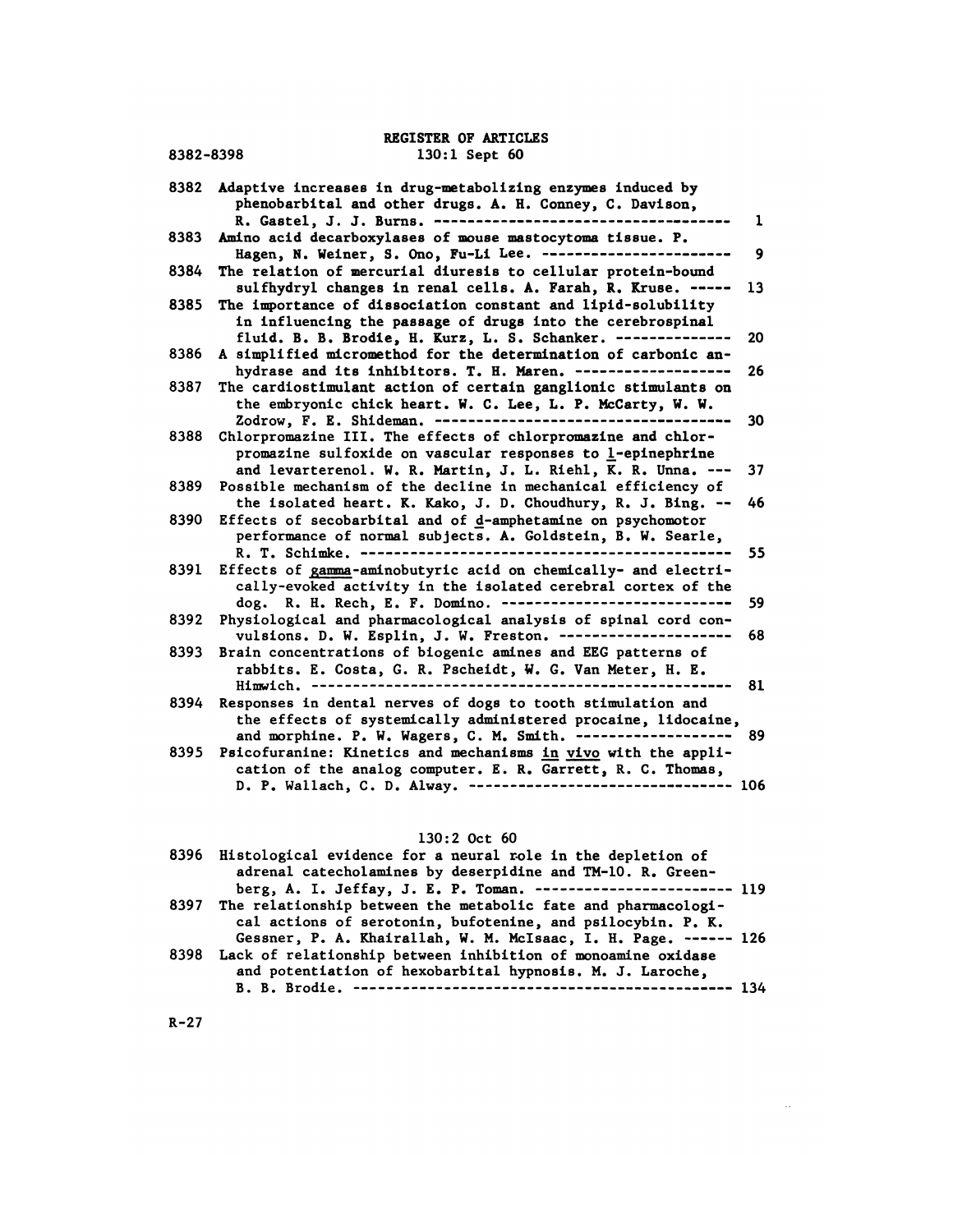| 8399-8415 | REGISTER OF ARTICLES<br>$130:2$ Oct $60$                                                                                                                                                                                                               |
|-----------|--------------------------------------------------------------------------------------------------------------------------------------------------------------------------------------------------------------------------------------------------------|
| 8399      | A study of the central depressant action of pentobarbital,<br>phenobarbital and diethyl ether in relationship to increases<br>in brain 5-hydroxytryptamine. E. G. Anderson, D. D. Bonny-<br>---- 138                                                   |
| 8400      | Metabolism of tetracycline in the rat and the dog. R. G.                                                                                                                                                                                               |
| 8401      | Concentration and persistence of tetracycline and chlortetra-<br>cycline on bone. D. A. Buyske, H. J. Eisner, R. G. Kelly. - 150                                                                                                                       |
| 8402      | The metabolism of isocarboxazid (marplan) in the rat. M. A.<br>Schwartz. --------------<br>------------------ 157                                                                                                                                      |
| 8403      | The metabolism of mercury in the rat studied by isotope tech-<br>niques. A. Rothstein, A. D. Hayes. ------------------------- 166                                                                                                                      |
| 8404      | The oxytocic activity of synthetic angiotensinamide. T. B.<br>Paiva, A. C. M. Paiva. ------------------------<br>----- 177                                                                                                                             |
| 8405      | Single fiber recording of the effects of quinidine at atrial<br>and pacemaker sites in the isolated right atrium of the rab-<br>bit. T. C. West, D. W. Amory. ------------------------------ 183                                                       |
| 8406      | Cholinesterase inhibition and spontaneous activity of the frog<br>rectus abdominis muscle. C. P. Kraatz. --------------------- 194                                                                                                                     |
| 8407      | Quantitative electroencephalographic studies on the effects of<br>morphine and nalorphine on rabbit brain. L. Goldstein, J.                                                                                                                            |
| 8408      | Studies of analgesic drugs: III. Dextromoramide and a compari-<br>son of methods of estimating pain relief in man. A. S.                                                                                                                               |
| 8409      | Keats, J. Telford, Y. Kurosu.------------------------------- 212<br>Studies of analgesic drugs: IV. Dissociation of analgesic,<br>respiratory and emetic effects. A. S. Keats, J. Telford, Y.<br>Kurosu. -----------------------------------<br>-- 218 |
| 8410      | Inhibition of certain responses to steroids by 2-amino-4-(p-<br>chloroanilino)-s-triazine. H. E. Williamson, F. E. Shideman. 222                                                                                                                       |
| 8411      | Renal tubular action of ouabain on Na and K transport during<br>stop-flow and slow-flow technique. W. S. Wilde, P. J.<br>$--- 232$                                                                                                                     |
|           | $130:3$ Nov 60                                                                                                                                                                                                                                         |
| 8412      | Augmentation of pharmacological properties of catecholamines                                                                                                                                                                                           |

| nowalu.<br><sub><i>L</i>j<i>l</i></sub>                                                                                                                                                      |      |
|----------------------------------------------------------------------------------------------------------------------------------------------------------------------------------------------|------|
| $130:3$ Nov 60                                                                                                                                                                               |      |
| 8412 Augmentation of pharmacological properties of catecholamines<br>by O-methyl transferase inhibitors. D. W. Wylie, S. Archer,                                                             |      |
| 8413 The effect of reserpine on the catecholamine and adenine nu-<br>cleotide contents of adrenal gland. W. R. Burack, N. Weiner,                                                            | -245 |
| 8414 The effect of insulin on the catecholamines and adenine nucle-<br>otides of adrenal glands. N. Weiner, W. R. Burack, P. B.                                                              |      |
| 8415 Evidence for release of brain amines by reserpine in presence<br>of monoamine oxidase inhibitors: Implication of monamine<br>oxidase in norepinephrine metabolism in brain. S. Spector, |      |
| R. Kuntzman, P. A. Shore, B. B. Brodie. -------------------- 256                                                                                                                             |      |

R-28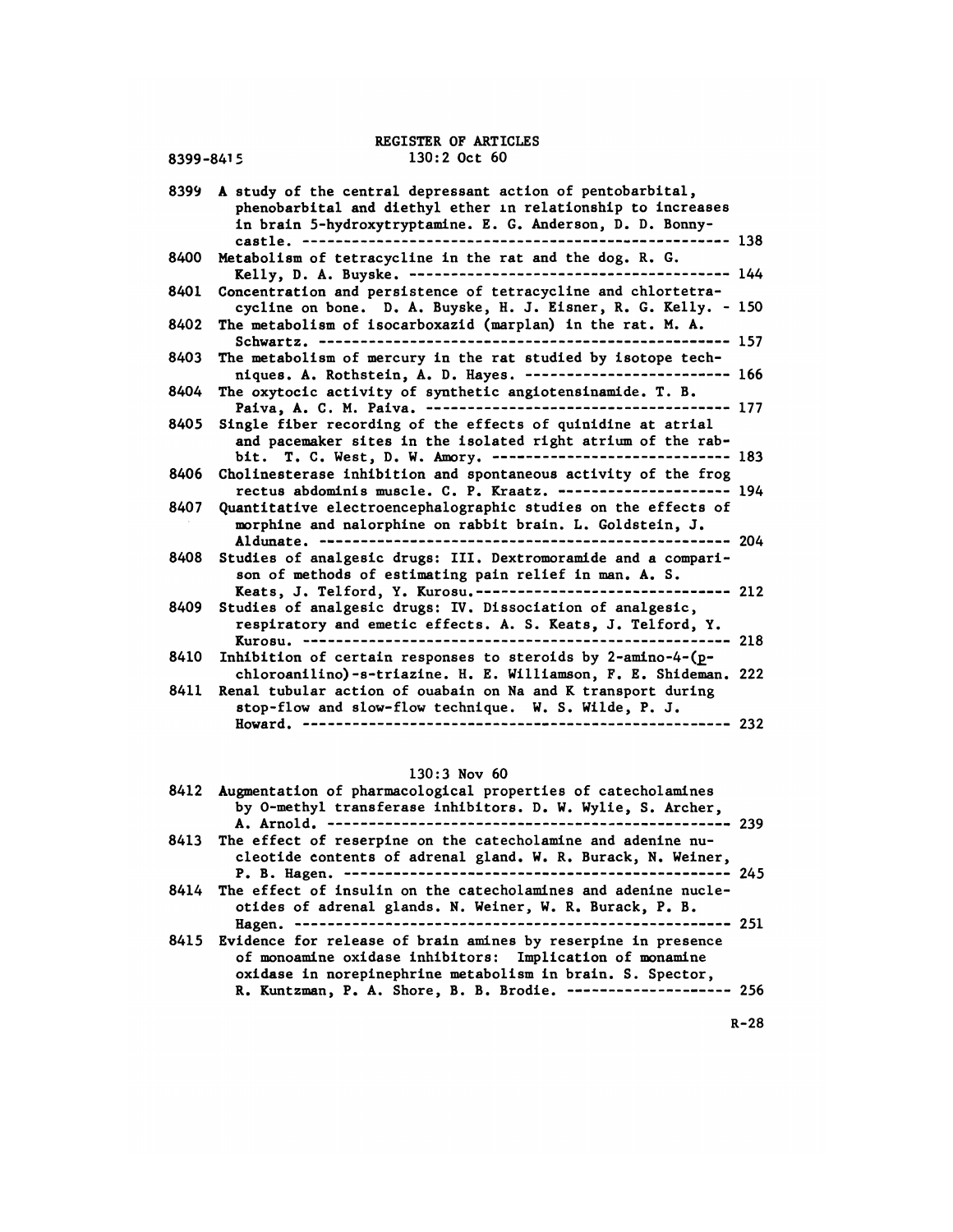# REGISTER OF ARTICLES<br>130:3 Nov 60 REGISTER OF ARTICLES<br>8416-8433 130:3 Nov 60

REGISTER OF ARTICLES<br>8416-8433 130:3 Nov 60<br>8416 The enzymatic formation of sulfoxides: The oxidation of chlor-<br>promazine and 4,4'-diaminodiphenyl sulfide by guinea pig REGISTER OF ARTICLES<br>
130:3 Nov 60<br>
e enzymatic formation of sulfoxides: The oxidation of chlor-<br>
promazine and 4,4'-diaminodiphenyl sulfide by guinea pig<br>
liver microsomes. J. R. Gillette, J. J. Kamm. ------------- 2 130:3 Nov 60<br>e enzymatic formation of sulfoxides: The oxidation of chlor-<br>promazine and 4,4'-diaminodiphenyl sulfide by guinea pig<br>liver microsomes. J. R. Gillette, J. J. Kamm. ------------- 262<br>fects of nitrogen mustards 8416 The enzymatic formation of sulfoxides: The oxidation of chlor-<br>promazine and 4,4'-diaminodiphenyl sulfide by guinea pig<br>liver microsomes. J. R. Gillette, J. J. Kamm. --------------<br>8417 Effects of nitrogen mustards on e enzymatic formation of sulfoxides: The oxidation of chlor-<br>promazine and 4,4'-diaminodiphenyl sulfide by guinea pig<br>liver microsomes. J. R. Gillette, J. J. Kamm. ------------- 20<br>fects of nitrogen mustards on the incorpo promazine and 4,4'-diaminodiphenyl sulfide by guinea pig<br>liver microsomes. J. R. Gillette, J. J. Kamm. ------------ 262<br>fects of nitrogen mustards on the incorporation of amino<br>acids into the proteins of tissues of tumor-b 1iver microsomes. J. R. Gillette, J. J. Kamm. ------------ 26<br>8417 Effects of nitrogen mustards on the incorporation of amino<br>acids into the proteins of tissues of tumor-bearing rats.<br>I. Amino acid mustards and HN2. W. L. fects of nitrogen mustards on the incorporation of amino<br>acids into the proteins of tissues of tumor-bearing rats.<br>I. Amino acid mustards and HN2. W. L. Nyhan. --------------- 268<br>e metabolic fate of diphenylhydantoin in acids into the proteins of tissues of tumor-bearing rats.<br>
I. Amino acid mustards and HN2. W. L. Nyhan. --------------- 268<br>
8418 The metabolic fate of diphenylhydantoin in the dog, rat and<br>
man. E. W. Maynert. -----------Domek, C. F. Barlow, L. J. Roth. <sup>285</sup> 8420 "Recovery" responses of hypoxic arterial smooth muscle. E. C. Griesemer, I. A. Coret. <sup>294</sup> 8421 Single fiber recording during the production and control of flutter in the isolated atrium of the rabbit. T. C. West, A. R. Cox. <sup>303</sup> 8422 Studies on veratrum alkaloids. XXIX. The action of some germine esters and of veratridine upon blood pressure, heart rate and femoral blood flow in the dog. J. N. Benforado, W. Flacke, C. R. Swaine, W. Mosimann. ----------------------- 311<br>8423 Studies on veratrum alkaloids. XXX. The action of some esters 8422 Studies on veratrum alkaloids. XXIX. The action of some ger-<br>mine esters and of veratridine upon blood pressure, heart<br>rate and femoral blood flow in the dog. J. M. Benforado,<br>W. Flacke, C. R. Swaine, W. Mosimann. --of germine on cardiac output and vascular tone with observations on drug-induced decrease of positive inotropic sym-W. Flacke, C. R. Swaine, W. Mosimman. ------------------------- 311<br>udies on veratrum alkaloids. XXX. The action of some esters<br>of germine on cardiac output and vascular tone with observa-<br>tions on drug-induced decrease of Mosimann. 321 8424 Action of veratrine and membrane stabilizers on nerves. F. Herr, A. Akcasu. <sup>328</sup> 8425 Blockade of the beta adrenergic receptors. B. Levy, R. P. Ahlquist. 334 8426 Specific blockade of the adrenal medulla. R. W. Gardier, B. E. Abreu, A. B. Richards, H. C. Herrlich. <sup>340</sup> 8427 Relationships between the chemical constitution and biological response of D(-)-, L(,)- and DL-lactoylcholines, and related ecific blockade of the adrenal medulla. R. W. Gardier, B. E.<br>Abreu, A. B. Richards, H. C. Herrlich. ---------------------- 340<br>lationships between the chemical constitution and biological<br>response of D(-)-, L(/)- and DL-la Abreu, A. B. Richards, H. C. Herrlich. ------------<br>8427 Relationships between the chemical constitution and b<br>response of  $D(-)$ -,  $L(f)$ - and  $DL$ -lactoylcholines, an<br>compounds. B. V. R. Sastry, C. C. Pfeiffer, A. Lass<br>842 lationships between the chemical constitution and biological<br>response of D(-)-, L( $f$ )- and DL-lactoylcholines, and related<br>compounds. B. V. R. Sastry, C. C. Pfeiffer, A. Lasslo. ----- 34<br>armacological properties of piperi response of D(-)-, L(*i*)- and DL-lactoylcholines, and related<br>compounds. B. V. R. Sastry, C. C. Pfeiffer, A. Lasslo. ----- 346<br>armacological properties of piperidinoethyl-3-methylflavone-<br>8-carboxylate hydrochloride, a sm compounds. B. V. R. Sastry, C. C. Pfeiffer, A. Lasslo. ---<br>8428 Pharmacological properties of piperidinoethyl-3-methylflavon<br>8-carboxylate hydrochloride, a smooth-muscle relaxant. I.<br>8429 Potency of thiopental plus <u>beta</u>, armacological properties of piperidinoethyl-3-methylflavone-<br>8-carboxylate hydrochloride, a smooth-muscle relaxant. I.<br>Setnikar, M. T. Ravasi, P. Da Re. -------------------------- 356<br>tency of thiopental plus <u>beta</u>, <u>beta</u> lus <u>beta</u>, beta-eth<br>urphy, W. S. Howlan<br>130:4 Dec 60<br>olism of epinephri

| J. W. Bellville, T. Murphy, W. S. Howland. ---------------- 364                      |  |
|--------------------------------------------------------------------------------------|--|
| $130:4$ Dec 60                                                                       |  |
| 8430 Increased rate of metabolism of epinephrine and norepinephrine                  |  |
| by sympathomimetic amines. J. Axelrod, R. Tomchick. -------- 367                     |  |
| 8431 Enzymic studies on morphine glucuronide synthesis in acutely                    |  |
| and chronically morphinized rats. A. E. Takemori. ---------- 370                     |  |
| 8432 The metabolism of 6-chloropurine-8-C <sup>14</sup> in the rat. D. E. Dug-       |  |
|                                                                                      |  |
| 8433 The metabolism of chlorethoxybutamoxane-C <sup>14</sup> . R. E. McMahon. -- 383 |  |

R-29